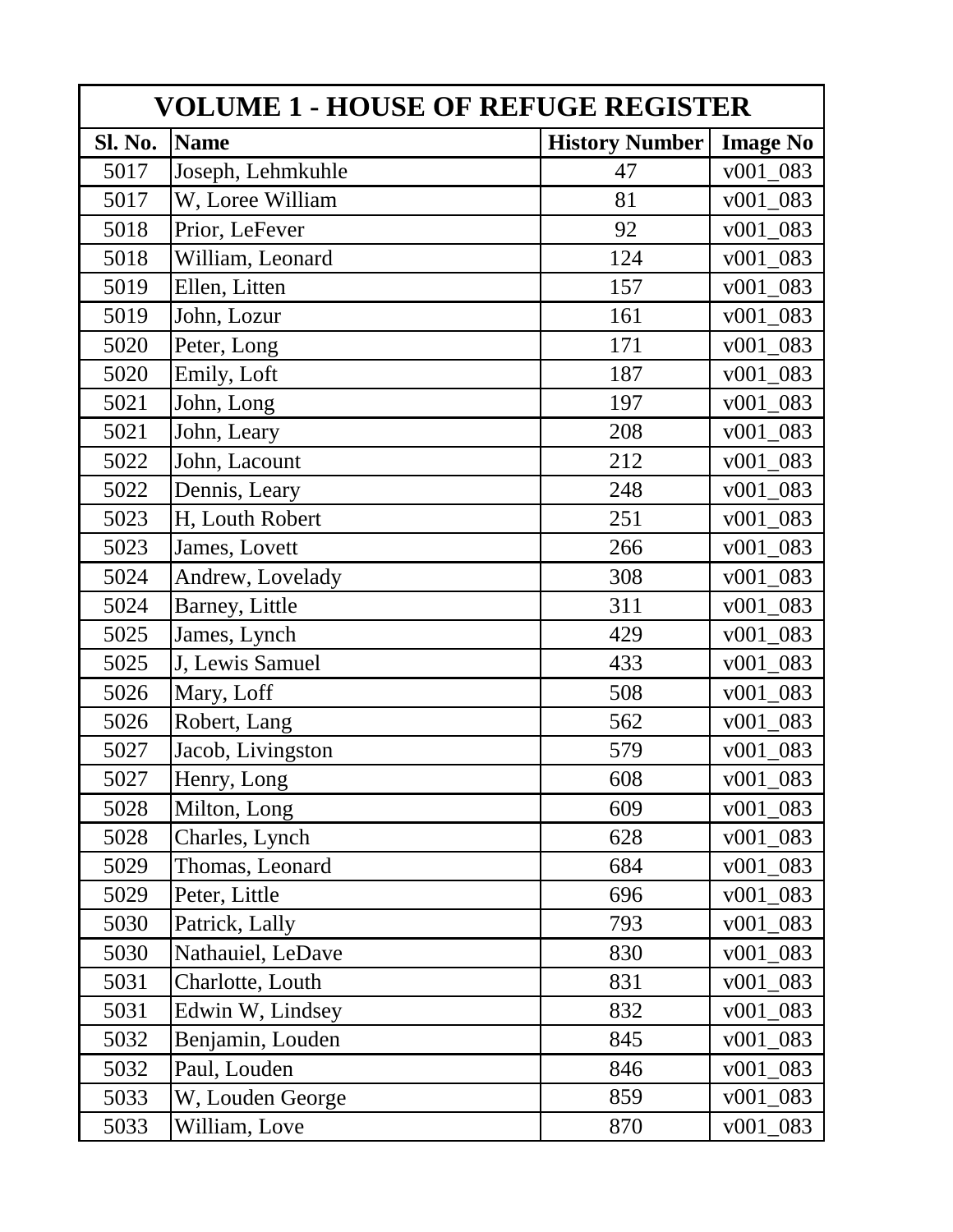| 5034 | A, Loftus John           | 881  | $v001_083$     |
|------|--------------------------|------|----------------|
| 5034 | Michael, Lally           | 887  | $v001_083$     |
| 5035 | Henry, Levi              | 912  | $v001_083$     |
| 5035 | George, Leonard          | 973  | $v001_083$     |
| 5036 | Mary, Leuhn              | 1010 | $v001_083$     |
| 5036 | John, Lally              | 1028 | $v001_083$     |
| 5037 | Thomas, Langdon          | 1041 | $v001_083$     |
| 5037 | Henry, Lyous             | 1081 | v001 083       |
| 5038 | Melina, Le Marilla       | 1103 | v001 083       |
| 5038 | W, Lyon William          | 1109 | $v001_083$     |
| 5039 | Charles, Lee             | 1176 | $v001_083$     |
| 5039 | H, Lane Charles          | 1190 | $v001\_083$    |
| 5040 | Henry, Luse John         | 1194 | $v001_083$     |
| 5040 | David, Losey             | 1237 | $v001_083$     |
| 5041 | Philip, Lippert          | 1244 | $v001_083$     |
| 5041 | Charles, Liebold         | 1272 | v001<br>$-083$ |
| 5042 | O, Long John             | 1321 | $v001_083$     |
| 5042 | A, Long Michael          | 1322 | $v001_083$     |
| 5043 | Margaret, Ludwig         | 1354 | v001 083       |
| 5043 | Henry, Looker            | 1386 | $v001_083$     |
| 5044 | George, Lemon            | 1476 | $v001_083$     |
| 5044 | James, Lally             | 1488 | $v001_083$     |
| 5045 | Thomas, Lynch            | 1512 | $v001_083$     |
| 5045 | Thomas, Lavin            | 1513 | v001 083       |
| 5046 | Benjamin, Lock           | 1526 | v001 083       |
| 5046 | Jacob alias Clown, Lowan | 1527 | $v001_083$     |
| 5047 | O, Lindman Francis       | 1548 | $v001_083$     |
| 5047 | A, Laney Jaseph          | 1563 | $v001_083$     |
| 5048 | Robert, Lee              | 1568 | $v001_083$     |
| 5048 | J, Laikby Henry          | 1573 | v001 083       |
| 5049 | Alfred, Looker           | 1574 | $v001_083$     |
| 5049 | J, Leach Mary            | 1579 | $v001_083$     |
| 5050 | John, Leahner            | 1633 | $v001_083$     |
| 5050 | Theodore, Lowenthal      | 1738 | $v001_083$     |
| 5051 | John, Luchte             | 1743 | $v001_083$     |
| 5051 | Agnes, Lemon             | 1786 | v001 083       |